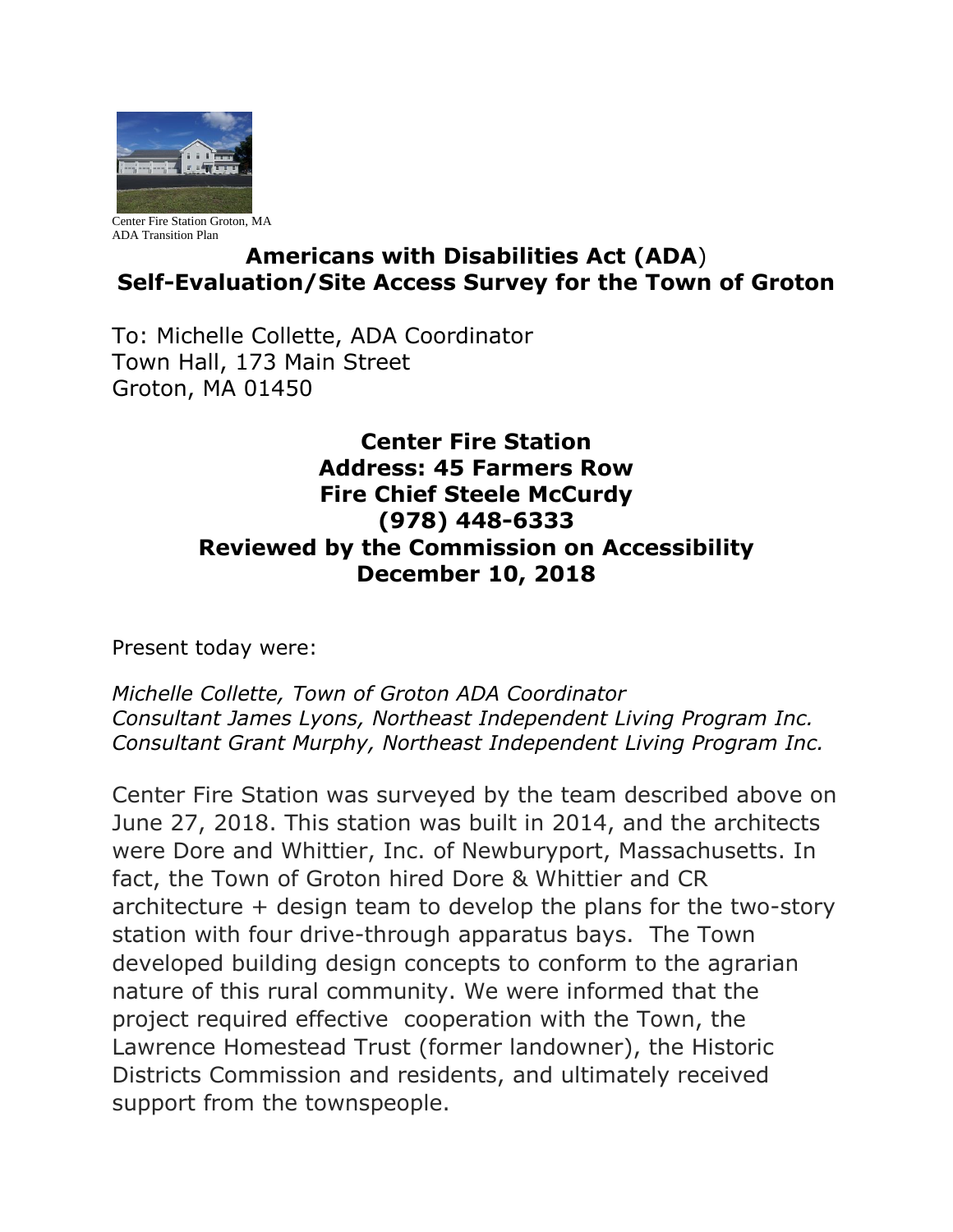*The scope of this report* is to identify barriers in programs & activities that might prevent persons with disabilities from access to Center Fire Station and the programs, activities, and services provided at Center Fire Station. The key to our success is to provide equivalent access to the maximum extent feasible to everyone, regardless of disability. This report includes an inventory (and details) of the property where structural modifications are needed to make facilities accessible to persons with disabilities. Since this is the foundation for the ADA Transition Plan, we recommend The Town maintain it on file/available for public inspection for 5 years from date of completion. This ADA Evaluation includes all of the publicly accessed areas of the Center Fire Station.

## *In our opinion the following issues were found:*

We were impressed with much of the ADA compliance at the site. In fact, The Town has provided some ADA improvements at the station. In my opinion the following issues were found:

**Parking-**The evaluation team has identified that there are no ADA issues in the parking lot of the Fire Station. The above ground signs, as well as the surfaces, Van Accessible parking were properly constructed by the Town during the construction in 2014.

**Entrance**- The ADA Team found no ADA issues at the entrance to the Fire Station. For example, all door hardware throughout the facility are comprised of the ADA accessible paddle type hardware, etc. We found that the door opening pressures are within the ADA recommendations, etc.

**Kitchen and other amenities-**The team found that there is an accessible kitchen, but a trash bin is blocking access to the accessible sink and needs to be removed. We recommend that it be relocated.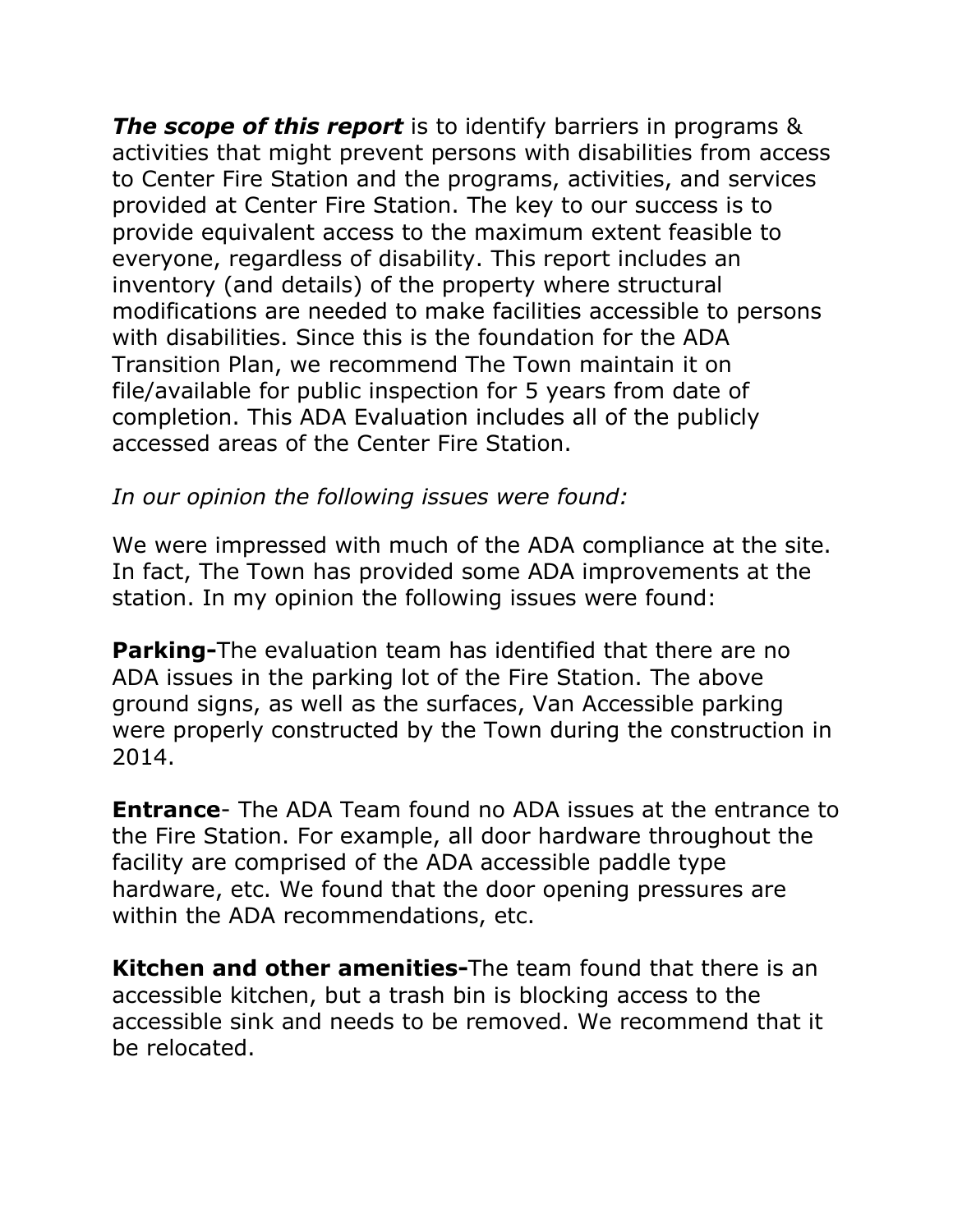**Restrooms-**The team found that in first of the 2<sup>nd</sup> Floor Unisex bathrooms do not provide a soap dispenser. We recommend that an accessible dispenser be installed to increase accessibility. Examples of where to acquire ADA soap dispensers are included with this report.

James Lyons and Grant Murphy

Northeast Independent Living Program, Inc. 20 Ballard Road, Lawrence, MA 01843 Tel: (978) 687-4288 v/tty Fax: (978) 689-4488 Tel: (978) 687-4288 v/tty Fax: (978) 689-4488

Examples where to find ADA Accessible soap dispensers:

(ADA compliant soap dispensers)

163 Highland Ave Needham, MA 02494 more with Staples Brand Products



[Brighton Professional™ LTX-12 Touch-Free Foam Soap Dispenser, Black](https://www.staples.com/Brighton-Professional-LTX-12-Touch-Free-Foam-Soap-Dispenser-Black/product_400103)  \$11.99 \$21.99 **Price:** \$21.99 Instant Savings:  $-10.00$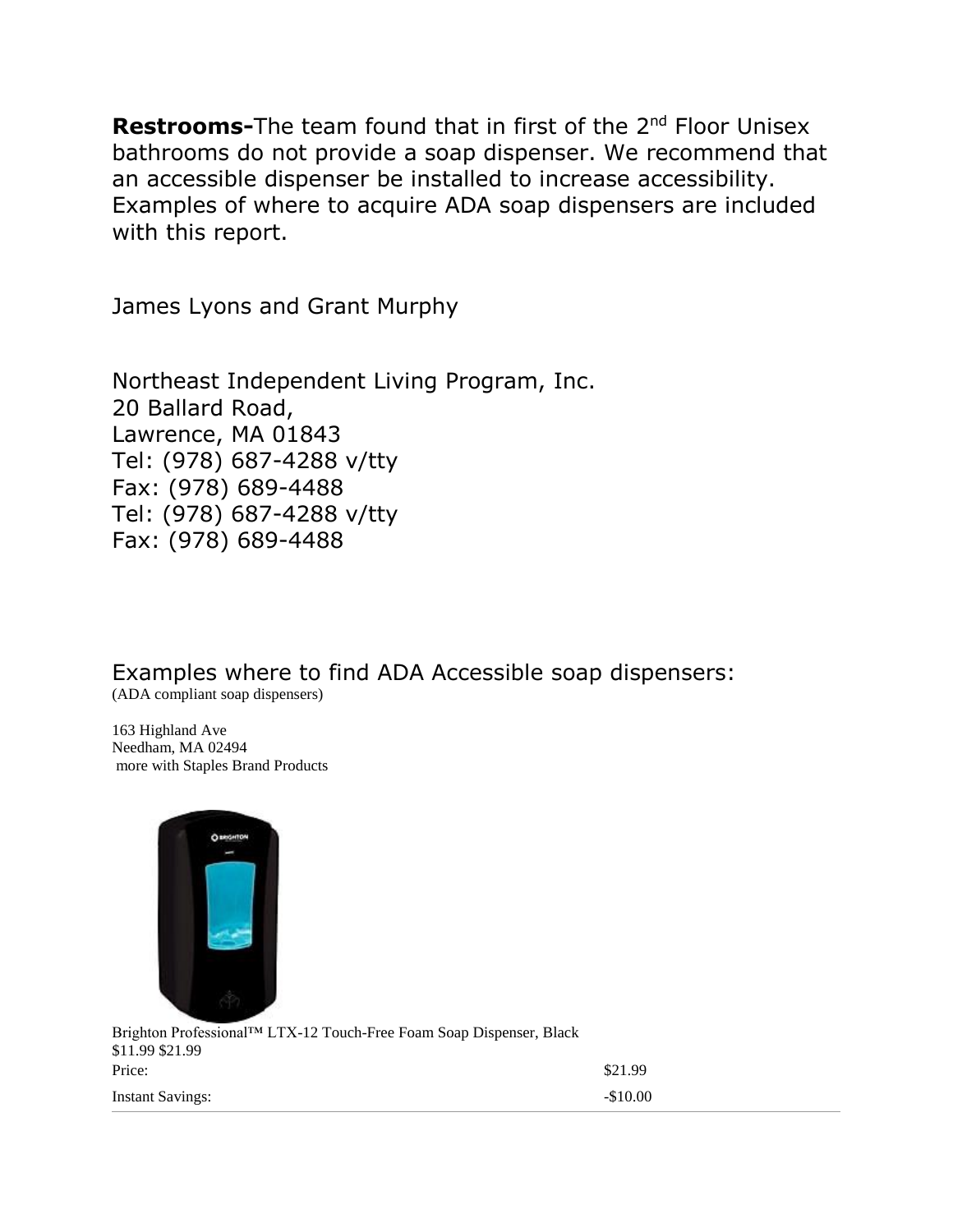Each



[Brighton Professional™Touch-Free Foam Soap Dispenser](https://www.staples.com/Brighton-Professional-Touch-Free-Foam-Soap-Dispenser/product_375448)  \$11.99



[Brighton Professional™ LTX-7 Touch-Free Foam Soap Dispenser, Black/Chrome, 700 mL](https://www.staples.com/Brighton-Professional-LTX-7-Black-Chrome-Touch-Free-Foam-Soap-Dispenser-Each-22857-CC/product_458982)  \$11.99



[Brighton Professional™ LTX-7 Touch-Free Foam Soap Dispenser, Black](https://www.staples.com/Brighton-Professional-LTX-7-Touch-Free-Foam-Soap-Dispenser-Black/product_400104)  \$11.99